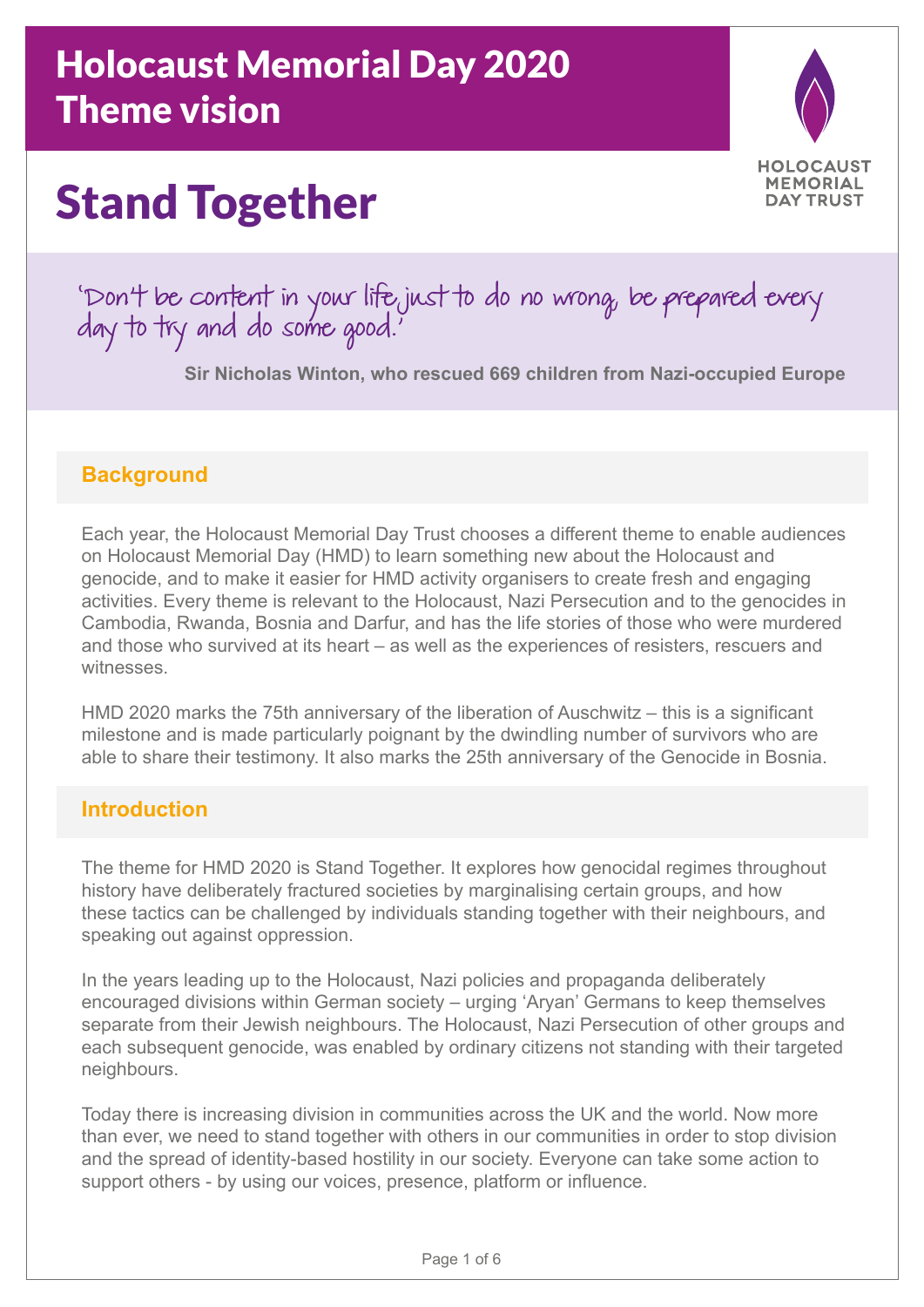### **Scope of the theme**

#### **1 - Steps leading to genocide**

In the years prior to the Holocaust, Nazi persecution and to each subsequent genocide, governing regimes actively developed policies that separated people, causing certain groups to be treated as 'the other'.

**a) Us versus Them**

## 'I made a promise to a girl in Auschwitz - to make young people aware of the dangers that the dehumanisation, denigration and differentiation of people can lead to.'

#### **Iby Knill, Holocaust survivor**

As soon as the Nazis came to power they began restricting certain people's rights. The introduction of the Nuremberg Laws in September 1935 meant Jews were banned from marrying non-Jews and their citizenship was removed, including their right to vote. Eventually Jews were banned from all professional occupations and Jewish children weren't allowed to attend state schools. From 1933 the 'Law for the Prevention of Hereditarily Diseased Offspring' was used to justify sterilising ill and disabled people, and in 1935 the Nazis redrafted Paragraph 175 of the German Penal Code to criminalise a broader range of male homosexual acts, and make the punishment harsher.

In Bosnia in 1991, non-Serbs were forced to wear white armbands and fly white flags outside their houses. Bosnian Serb forces wanted to be able to easily identify Bosniaks – Bosnian Muslims, who were then forced from their homes, many of them ending up in concentration camps.

By slowly dividing society and making a target group visible through symbols on clothes, opportunities for people to stand together and speak up are reduced. The target group is removed from the workplace and schools, or rounded up into ghettos and camps, and the idea of the target group as 'different' or 'inferior' is normalised. Friendships and work relationships are deliberately broken down in this way, so that the targeted group of people becomes less known and familiar – making it easier to increase oppression at a later stage.

#### **b) Propaganda to divide**

# 'On the hate radio they were saying "Those cockroaches and their spies must be killed because they had killed the President"'.

#### **Immaculée Heddon, survivor of the Genocide in Rwanda**

Propaganda uses stereotypes and existing prejudices to create caricatures of the victim group, and turn the rest of the population against them. Nazi propaganda relied on dehumanising the Jews, often by portraying them as animals such as rats and lice. Cartoons were published in state-sponsored newspapers, and displayed as posters in public spaces. Posters and articles in newspapers also demonised Roma and Sinti communities as a 'Gypsy plague', paving the way for the Nazis to target these groups for total destruction.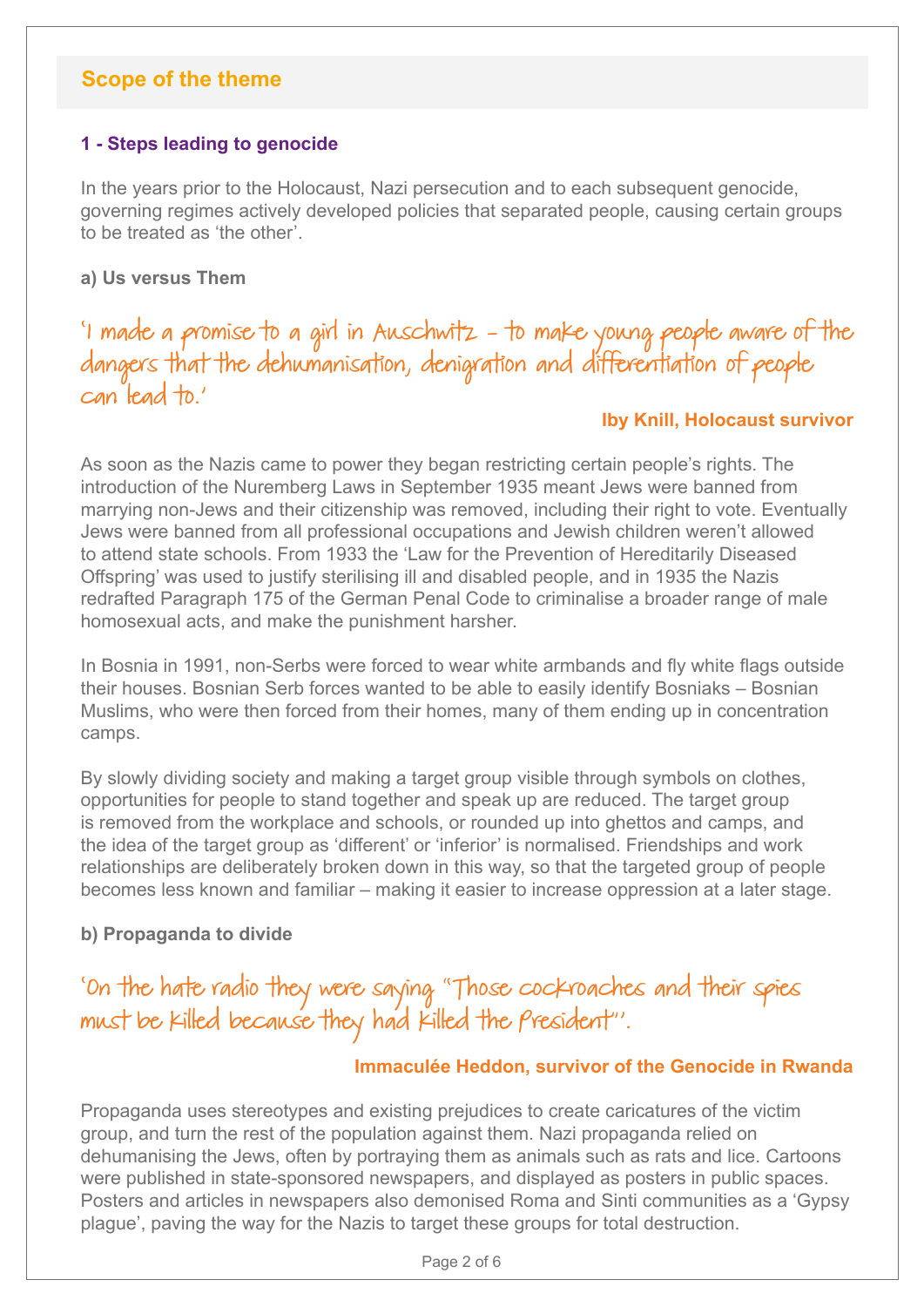In Rwanda, a radio station called RTLM broadcast hate-filled propaganda against the Tutsi people for almost a year in the lead-up to the genocide. In shocking echoes of Nazi persecution, Tutsi people were called cockroaches and snakes. They were blamed for Rwanda's problems, and described as a threat to the safety of Hutus.

By using dehumanising language, the creators of this propaganda encouraged people to think of certain groups of people as having the characteristics of those animals, for example: dirty, disease carrying, a pest, sneaky or creepy. This tactic also served to encourage the perpetrator group to think of the people in the targeted communities as 'less than' human.

#### **2 - 'Standing together' during genocide**

Despite the introduction of these policies, examples can be found of inspiring individuals who assisted, rescued or showed solidarity with those who were being persecuted in their communities and countries.

#### **a) Assisting persecuted people**

# 'The subject of [their] discussion wasn't whether to save the Jewish Mandil family, but how. How to move them and how to save them.'

#### **Gavra Mandil, whose family survived the Holocaust in hiding**

One of the ways people survive persecution and genocide is by living in hiding. This is not something they can do alone. Brave people have to offer places to hide, lie to protect them and provide ongoing assistance such as food and medicine - often at great danger to themselves.

Moshe and Gabriela Mandil and their children Gavra and Irena fled their home in Yugoslavia when the Germans invaded in April 1941, and made their way to Albania. There they were taken in and hidden by an Albanian Muslim family called the Veselis. The Veselis also hid another Jewish family, and when questioned, no one in their village gave the Jews up to the Nazis. Many Jews who made their way to Albania were welcomed and sheltered in this way. The Albanians' refusal to comply with the Nazis' genocidal policies was grounded in 'Besa', a code of national honour, emerging from strong Muslim and ethical beliefs. The Albanian population was so effective in their efforts that there were only two reported cases of Jews being deported by the Nazis.

#### **Read more about the Veseli family: [hmd.org.uk/veseli](http://hmd.org.uk/veseli)**

Sokphal Din survived the Genocide in Cambodia. One of the things that saved him was solidarity from neighbours following a moment of quick-thinking to hide part of his identity. Sokphal was a bright 17-year-old in Phnom Penh, working hard at his studies and dreaming of becoming a doctor. These dreams were brought to an end by the genocide. When questioned by the Khmer Rouge, Sokphal lied and said he couldn't read or write, and was a bread seller. Nobody around him revealed that this wasn't true. This lie saved his life, as the Khmer Rouge were targeting and killing academics.

#### **Read more about Sokphal Din: [hmd.org.uk/sokphal](http://hmd.org.uk/sokphal)**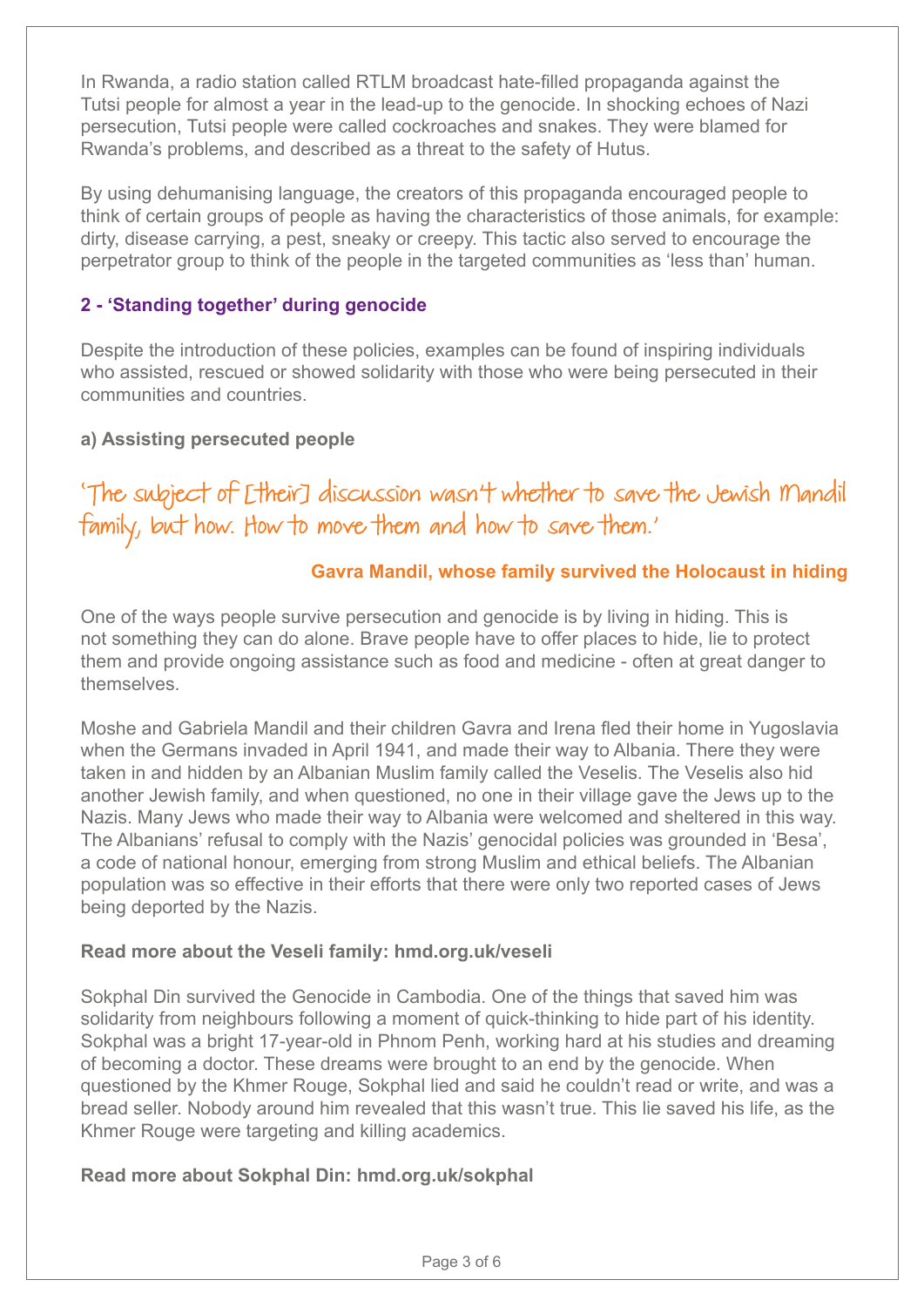**b) Standing together in resistance**

# 'Activism allows us to shake inequality from the core, it lets us redefine what matters by lifting the voices of those around us.'

#### **Emtithal Mahmoud – a poet born in Darfur**

Despite the danger to personal safety, in every genocide there have been opponents and resisters who fight back against the persecution and stand together with the targeted group.

Safet Vukalic, a Bosnian Muslim remembers his Serb neighbour refusing to join the Bosnian Serb army and take part in the atrocities being committed. His neighbour was called a traitor, but to the 16 year old Safet it was a powerful reminder that not everyone was against them.

In 2018, Sudanese poet and peace campaigner Emtithal Mahmoud walked 1,000km in 30 days, from Darfur to the capital city of Khartoum. Her aim was to promote peace and safety in the region, where there has been an ongoing genocide since 2003. At the time of publishing, in early 2019, Sudanese citizens have been protesting daily for several months against President Bashir's government, which has been in power for 30 years. The government are attempting to repress these peaceful protests through violence, including sexual violence, detention and even killings.

**Learn more about the ongoing situation in Sudan: [wagingpeace.info](http://wagingpeace.info)** 

 **c) Speaking out against persecution and challenging a hostile culture**

'Woe to mankind, woe to our German nation if God's Holy Commandment "Thou shalt not kill" is not only broken, but if this transgression is actually tolerated and permitted to go unpunished.'

#### **Cardinal Clemens von Galen**

One of the most powerful ways to challenge an oppressive regime is to speak out publicly against its actions.

On 3 August 1941 a Catholic Cardinal, Clemens von Galen, delivered a passionate sermon in Münster Cathedral attacking the Aktion T4 programme of 'euthanasia' against those with physical and mental disabilities and illness, which he described as 'plain murder.' He spoke of a terrible future for humanity if euthanasia became acceptable for those perceived to be weak. People who publicly opposed the Nazis had been imprisoned in concentration camps, persecuted and murdered since 1933, so Cardinal von Galen knew he was risking his life for what he believed in.

Under pressure from public opinion, Hitler ordered the closure of the official 'euthanasia' programme. However the murders did not cease, continuing instead in more secretive ways. Nonetheless, Cardinal Clemens von Galen's actions demonstrate the power of speaking out. To do so can rally others to join in challenging the prevailing culture, and can be a powerful act of solidarity, providing comfort to those under attack.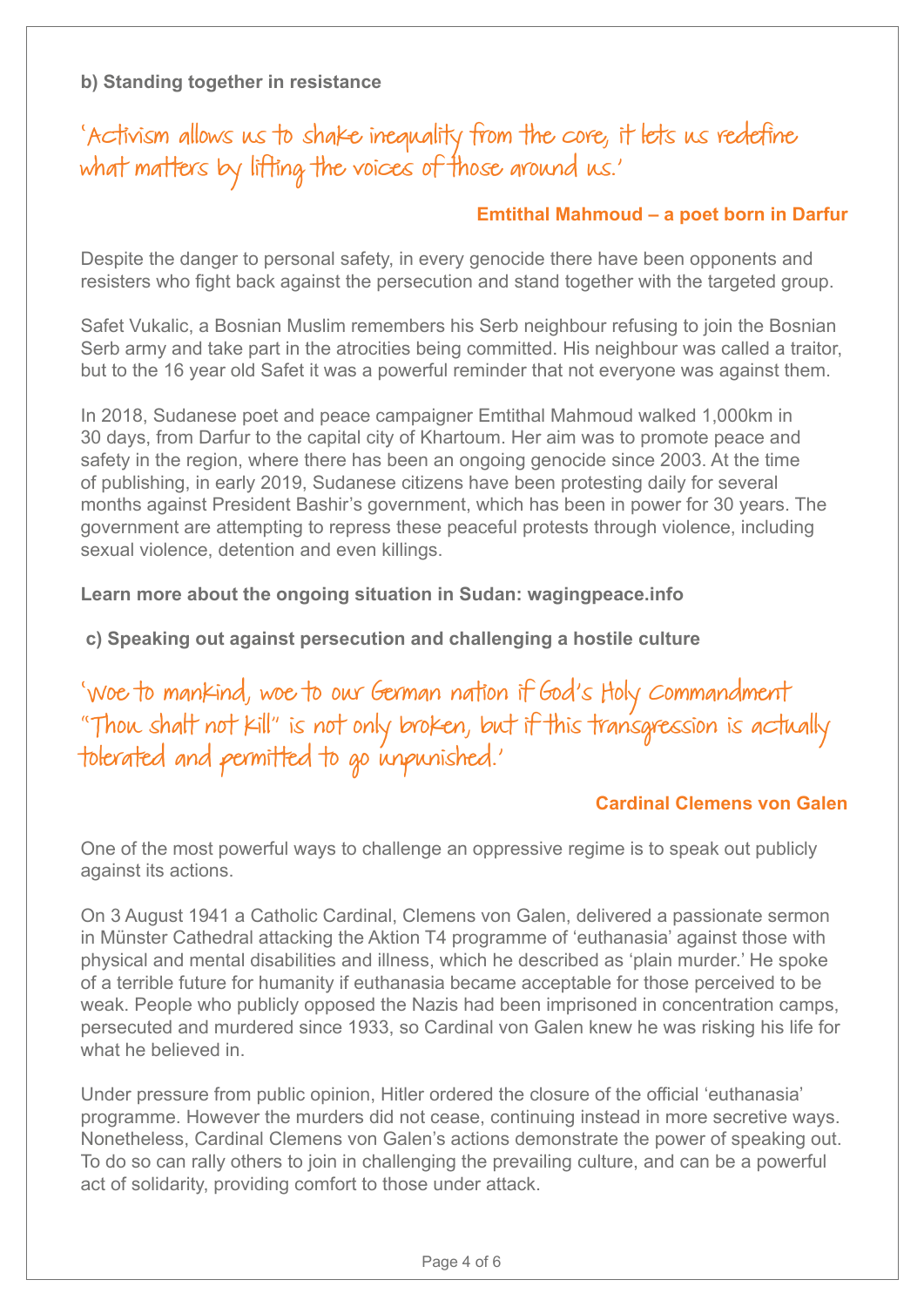#### **3 - 'Standing together' today**

Holocaust Memorial Day is an opportunity each year for people around the UK to stand together with those in their local community, learn about those affected by genocide around the world, and take action for the future.

#### **a) Standing together against rising division and hate**

In 2019 we commissioned research to get an insight into the general public's knowledge and understanding of the Holocaust. Alongside some encouraging results, there were some worrying findings. 5% of those polled didn't believe the Holocaust really happened, 8% believed the scale of the Holocaust has been exaggerated, and 64% do not know how many Jews were murdered or grossly underestimate the number.

In 2017/18, there were 94,098 hate crime offences recorded by the police in England and Wales, an increase of 17% compared with the previous year. This continues a trend of increasing numbers of offenses recorded in recent years.

In order to combat hate in our communities, individuals have a crucial role to play in changing what is seen as acceptable language and behaviour. These changes are made through actions – if certain groups are routinely excluded, make sure to include them by inviting them to an event. If a group is viewed with suspicion or fear, find out more about their way of life and begin a dialogue.

**b) Standing together with the memory of people who were murdered**

'If something happens, I would want there to be somebody who would remember that someone named D. Berger had once lived.'

#### **David Berger, murdered in the Holocaust**

The perpetrators of genocides are aiming to wipe out entire groups – removing their culture, identities and history from existence. By remembering the people murdered during a genocide, we ensure that this does not happen.

We have a duty to stand together with these people by learning and sharing their stories, taking part in commemorative activities such as candle lightings, moments of silence, and reading names.

This year we mark the 75th anniversary of the liberation of Auschwitz – a hugely significant anniversary. We can play a part in ensuring that the memory of those who were murdered is passed on.

By learning where prejudice and hatred can lead if left unchallenged, and committing to taking action when we see injustice in the world, we provide a legacy for people like David Berger, who was murdered by the Nazis just for being Jewish, and wished that his name would be remembered.